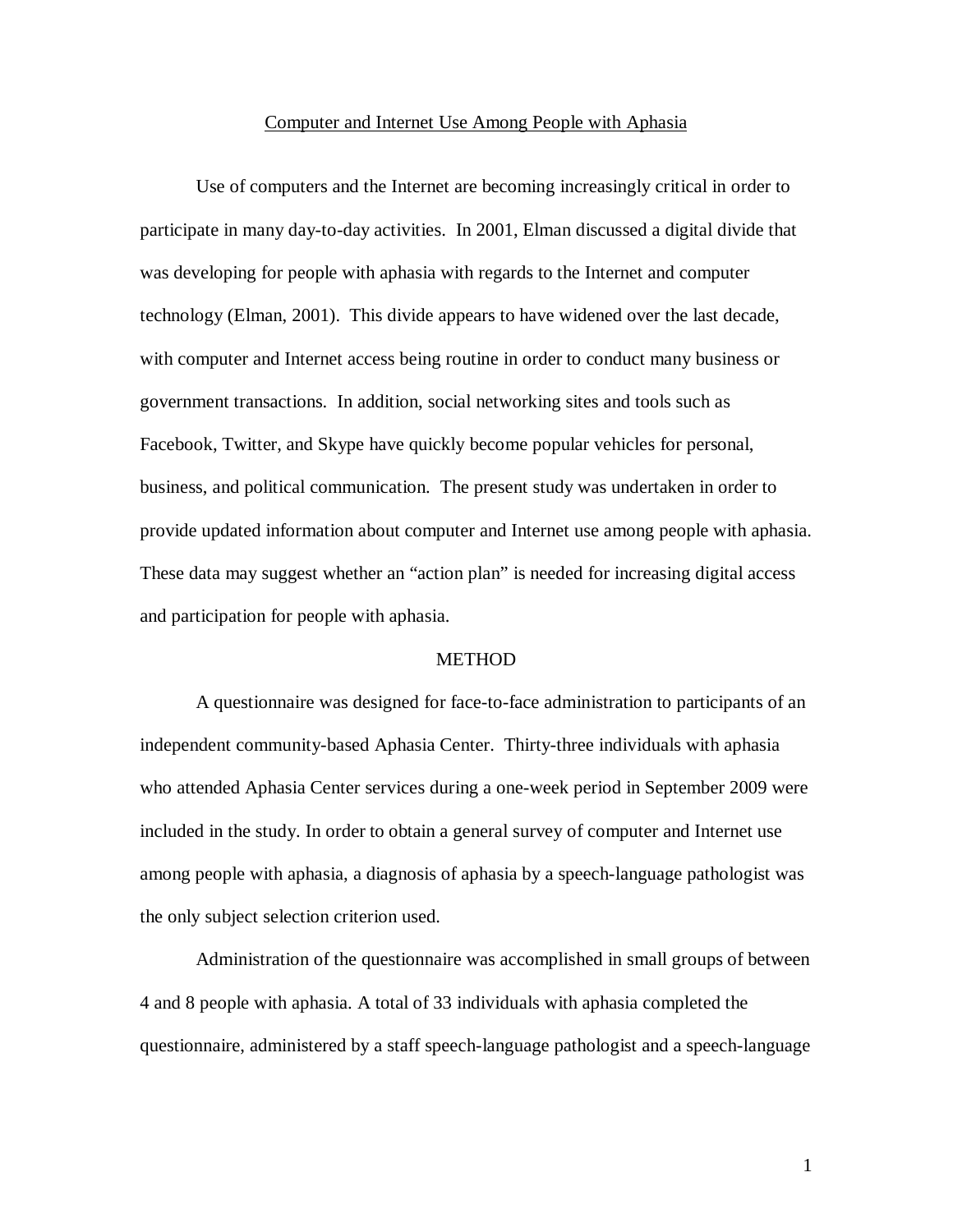pathology intern using supported conversation for adults with aphasia ( $SCA<sup>TM</sup>$ , Kagan, 1998).

The questionnaire was designed to be brief and simple to complete. The first five questions required either a yes or no response and asked about past, current, and future use of a computer and the Internet. The remaining 10 questions requested specific information about computer use. These questions were divided into three time domains (past, current, future). Each time domain utilized a 5 point anchored response scale  $(1 =$ Never and  $5 = A$  lot). These questions asked respondents to rate each of the three time domains for the following ten categories of computer use: Word processing, online shopping, e-mailing, online banking, Internet searching, reading of news/sports, online ticket purchasing, use of Facebook, use of Skype, and computer games. In addition, participants were given the opportunity to add other computer activities to the questionnaire. Pictographic support (Kagan & Shumway, 2003) was provided for each question. In addition, the questionnaire answer sheets included pictographs for each of the time domains.

### Participant Characteristics

Participants ranged in age from 29 to 94 years ( $M = 62.15$  years,  $SD = 15.63$ ) years). Thirty-two of the participants had chronic aphasia (more than 6 months postonset) and had completed individual speech-language treatment that was available to them through their insurance coverage. The range of time post-onset was 5 months to 18.4 years ( $M = 6.5$  years;  $SD = 4.85$  years). Of the thirty-three participants, twenty-four were Caucasian, six were Asian, two were African-American, and one was Hispanic. Ten participants were female and twenty-three were male.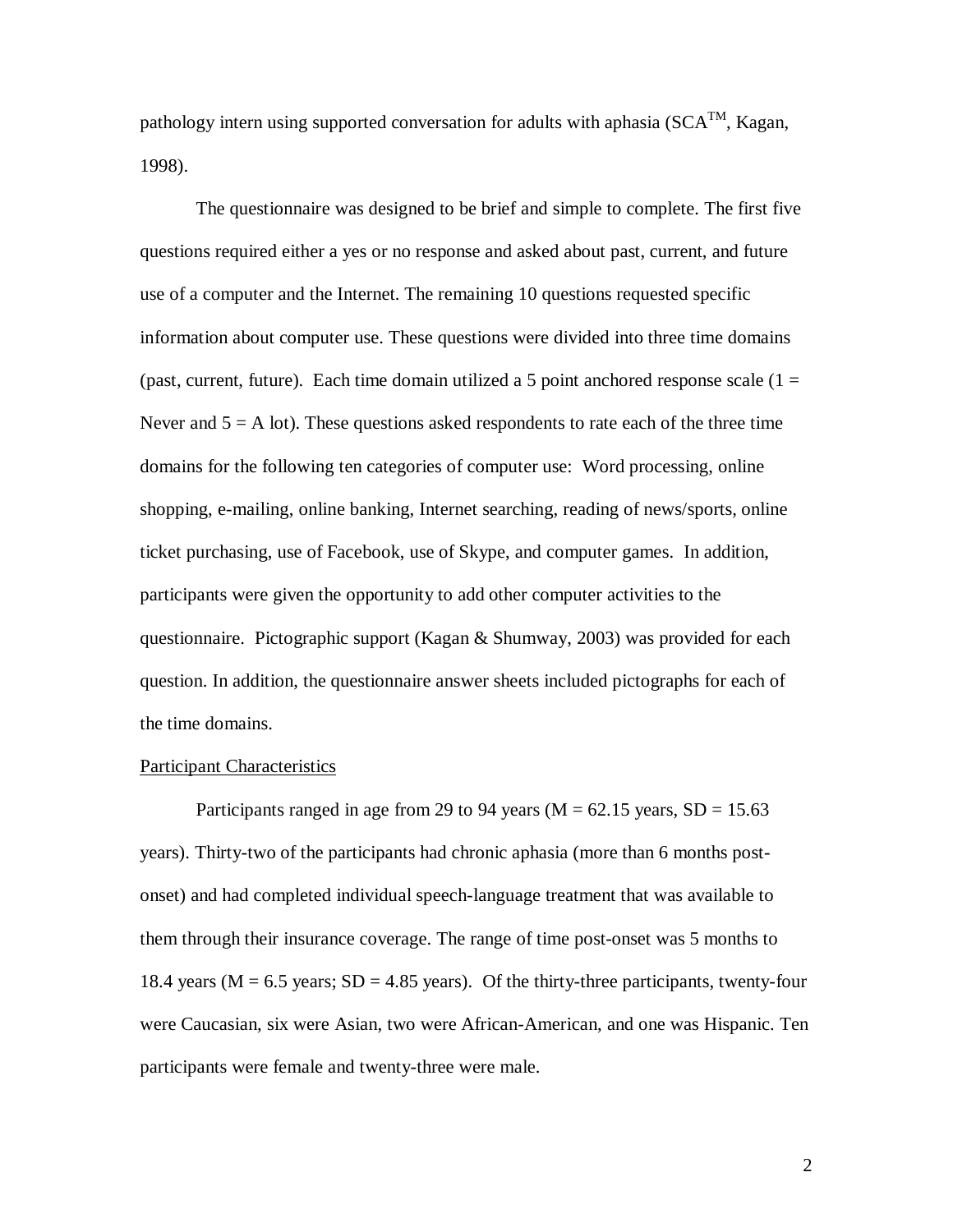# RESULTS

## General Computer Use

Of the 33 respondents, 25 individuals (76%) reported that they currently had a computer at their residence. Twenty-four individuals (73%) indicated that there was Internet access to their computer. Nineteen individuals (58%) reported that they currently used the computer. Twenty-six individuals (79%) reported that they had used the computer prior to their stroke. Twenty-seven individuals (82%) indicated that they would like to use the computer in the future.

### Specific Computer and Internet Use

## Past Use

The most common pre-morbid computer activity participants reported was having used a computer for word processing  $(M = 3.70; SD = 1.59)$ . The ranking of the remaining computer and Internet activities was as follows: using e-mail ( $M = 3.03$ , SD = 1.91), online searching ( $M = 2.73$ ,  $SD = 1.80$ ), reading online news or sports ( $M = 2.61$ ,  $SD = 1.65$ ), playing computer games (M = 2.12,  $SD = 1.55$ ), online shopping (M = 2.03,  $SD = 1.40$ ), online banking (M = 1.94, SD = 1.51), making online travel arrangements (M  $= 1.94$ , SD = 1.53), using Facebook (M = 1.58, SD = 1.29), and using Skype (M = 1.45,  $SD = 1.12$ ).

#### --Insert Figure 1 here--

### Current Use

The most common current use of the computer and Internet was e-mail  $(M = 2.64,$  $SD = 1.83$ , closely followed by reading online news or sports ( $M = 2.58$ ,  $SD = 1.65$ ).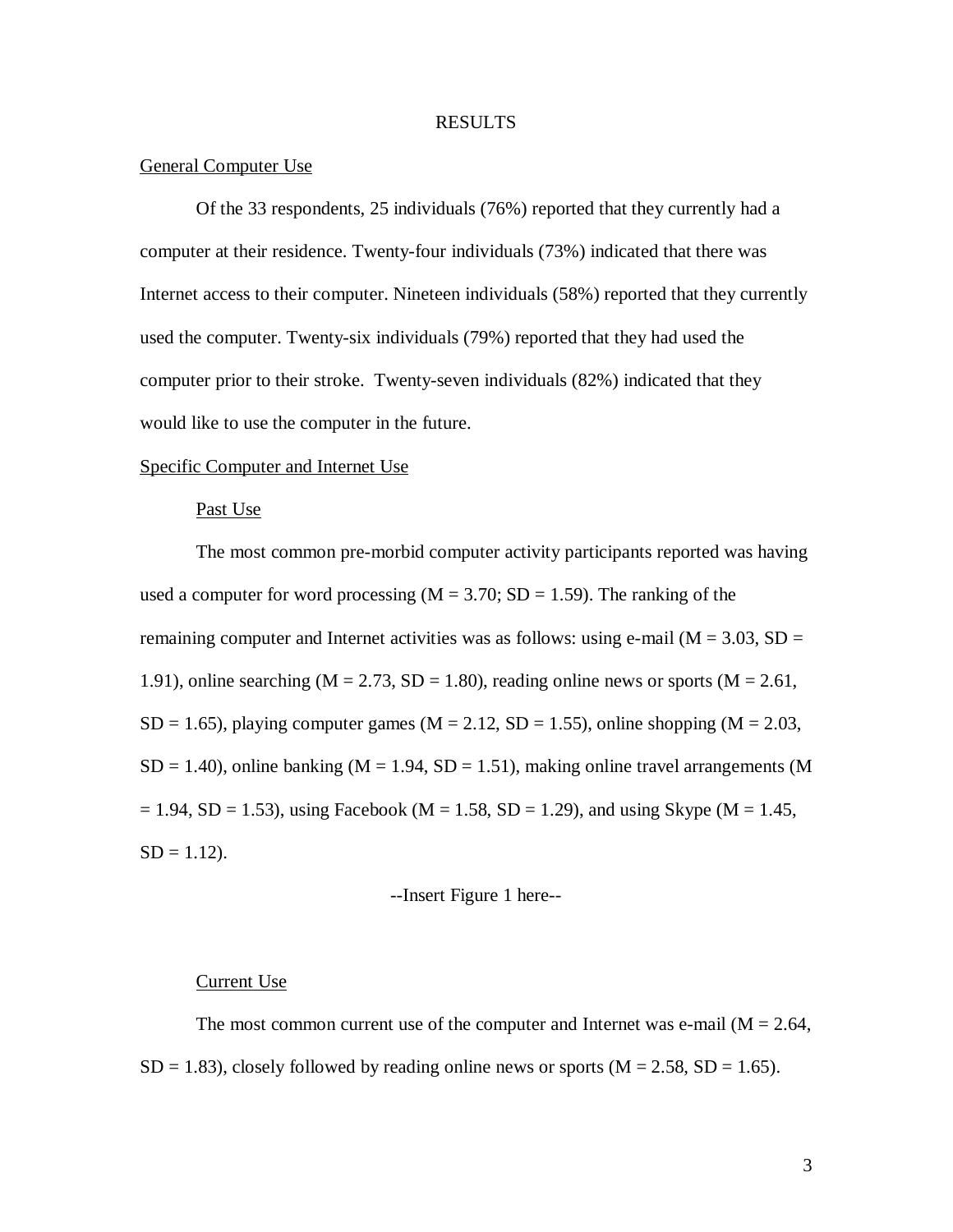The remaining computer and Internet activities were ranked as follows: word processing  $(M = 2.21, SD = 1.49)$ , online searching  $(M = 2.21, SD = 1.51)$ , playing computer games  $(M = 2.21, SD = 1.53)$ , making online travel arrangements  $(M = 1.88, SD = 1.43)$ , online banking ( $M = 1.85$ ,  $SD = 1.41$ ), online shopping ( $M = 1.76$ ,  $SD = 1.11$ ), using Facebook  $(M = 1.61, SD = 1.22)$  and using Skype  $(M = 1.36, SD = 1.02)$ .

--Insert Figure 2 here--

# Future Use

The highest ranked use of the computer and Internet desired in the future was reading online news or sports ( $M = 3.45$ ,  $SD = 1.56$ ), closely followed by using e-mail  $(M = 3.42, SD = 1.67)$ . The remaining computer and Internet activities were ranked as follows: using a computer for word processing  $(M = 3.33, SD = 1.55)$ , online searching  $(M = 3.12, SD = 1.57)$ , playing computer games  $(M = 2.76, SD = 1.54)$ , online shopping  $(M = 2.61, SD = 1.41)$ , online banking  $(M = 2.61, SD = 1.63)$ , making online travel arrangements ( $M = 2.55$ ,  $SD = 1.64$ ), using Skype ( $M = 2.39$ ,  $SD = 1.71$ ), and using Facebook ( $M = 2.36$ ,  $SD = 1.57$ ).

# --Insert Figure 3 here--

#### Other Computer and Internet Use

Two participants reported that in addition to the activities listed on the questionnaire, they currently used a computer for speech-language therapy related activities.

#### **DISCUSSION**

The results suggest that current computer and Internet use is reduced compared to pre-stroke levels. More than 75% of the respondents reported that they currently owned a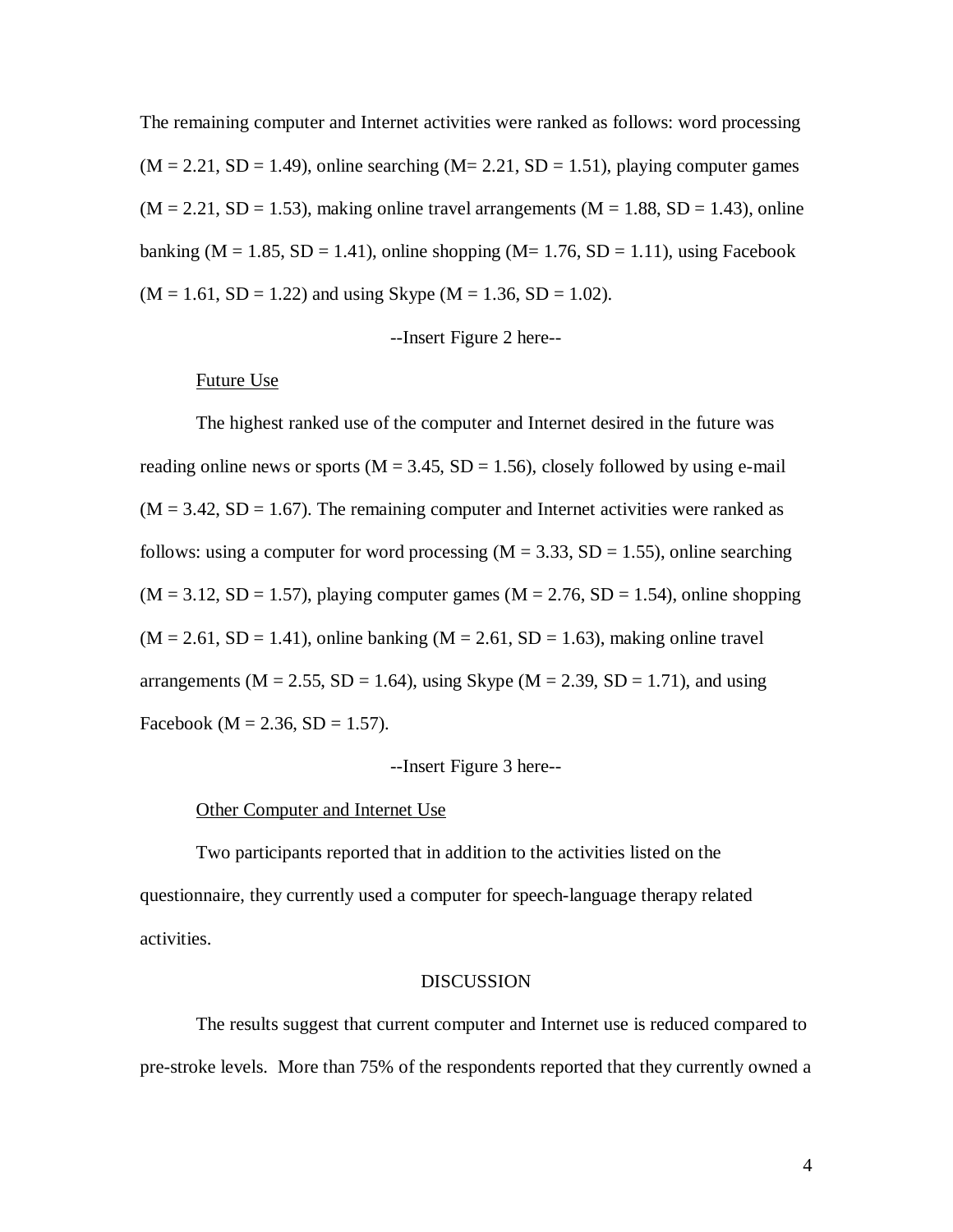household computer with Internet access; however, fewer than 60% of the respondents reported using the computer after their stroke. The decline in usage is not attributable to lack of interest as more than 80% of the respondents reported that they were interested in using computers and the Internet in the future.

Different patterns of computer and Internet use were revealed across the three time domains. Prior to their strokes, respondents indicated that word processing was the most frequent reason for using the computer. Word processing use was reduced markedly after the stroke, likely due to spelling and written formulation issues secondary to aphasia with agraphia. Although Internet personal communication tools such as Facebook or Skype didn't exist prior to most participants' strokes, many reported being interested in learning to use these tools in the future. Online reading of news and sports was a highly desired future Internet activity. And given the availability of online screen readers, many people with aphasia could likely have enhanced access and comprehension to such content.

The present findings are consistent with the notion that specific training on computer and/or Internet skills is needed in order for people with aphasia to become proficient users (Egan, Worrall & Oxenham, 2004). However, given the rapid evolution of digital technology, it is likely that ongoing training or support is needed by people with aphasia in order to use new or updated computer hardware or software. One online support option suggested by Elman (2001) included providing assistance from "aphasia friendly" communicators who could use collaborative browsing in order to offer a flexible option for promoting digital access to people with aphasia. Two recent reports provide preliminary information on the use of this technology for people with aphasia

5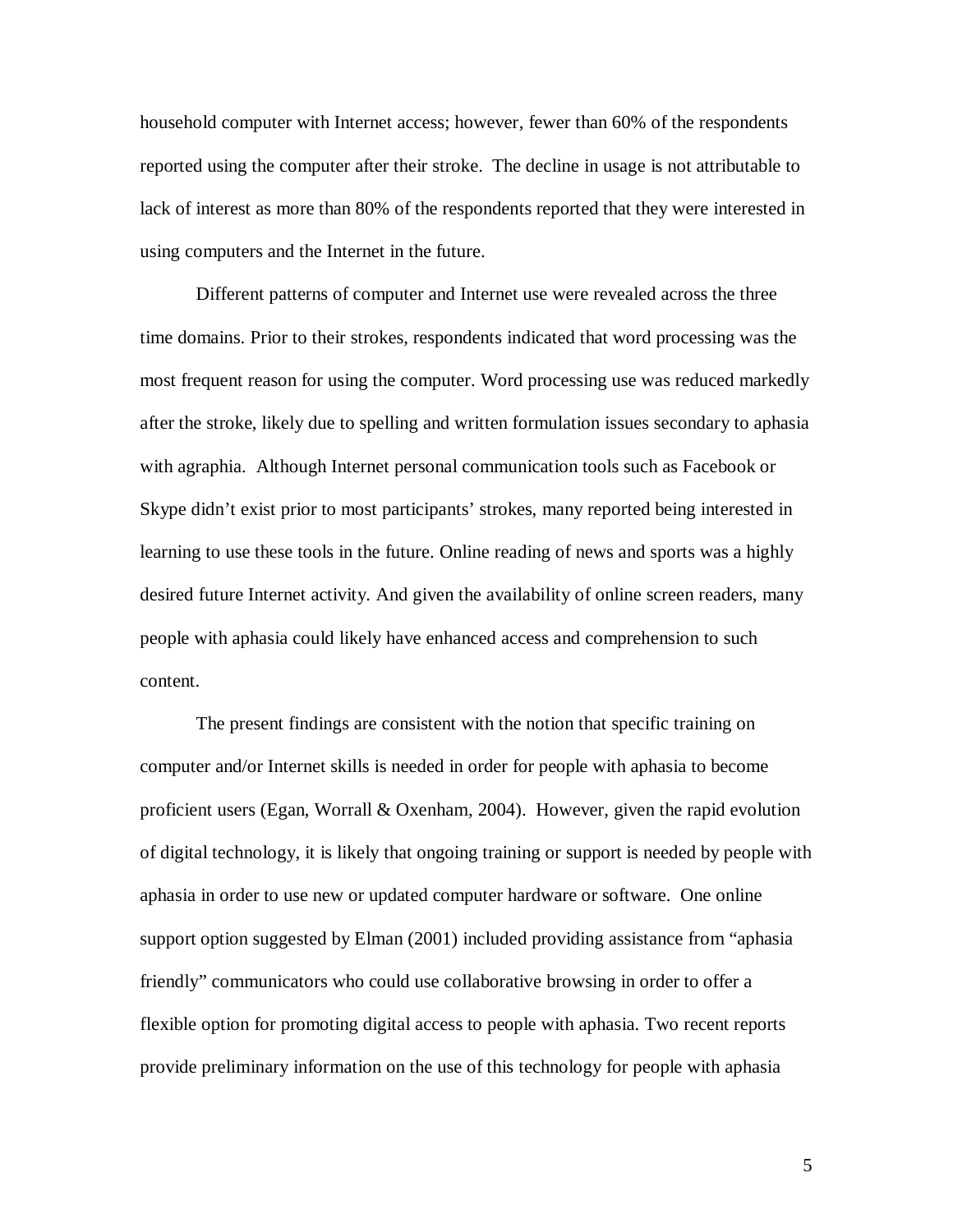(Kuwabara, Hayashi, Uesato, Umadone & Takenaka, 2009; Yasuda, Nemoto, Takenaka, Mitachi , & Kuwabara, 2007).

The present study indicates that the digital divide for people with aphasia may be increasing. Individuals with aphasia are less likely to use previously learned digital technology after their stroke. And although social networking sites and tools such as Facebook, Twitter, and Skype offer enormous potential for reducing the isolation often caused by aphasia, successful use will not occur without intervention and support. Action by aphasiologists is needed in order to prevent people with aphasia from encountering significant barriers that are being created by new and expanding digital technology. Computer training programs and aphasia friendly Internet options must be made available in order to assist people with aphasia in negotiating a widening digital divide.

## REFERENCES

- Egan, J., Worrall, L., & Oxenham, D. (2004). Accessible internet training package helps people with aphasia cross the digital divide. *Aphasiology, 18*(3), 265-280.
- Elman, R. J. (2001). The internet and aphasia: Crossing the digital divide. *Aphasiology, 15*(10-11), 895-899.
- Kagan, A. (1998). Supported conversation for adults with aphasia: Methods and resources for training conversation partners. *Aphasiology*, 12(9), 816-830.
- Kagan, A. & Shumway, E. (2003). *Talking to your nurse: Help your nurse to help you*. Aphasia Institute, Toronto, Canada.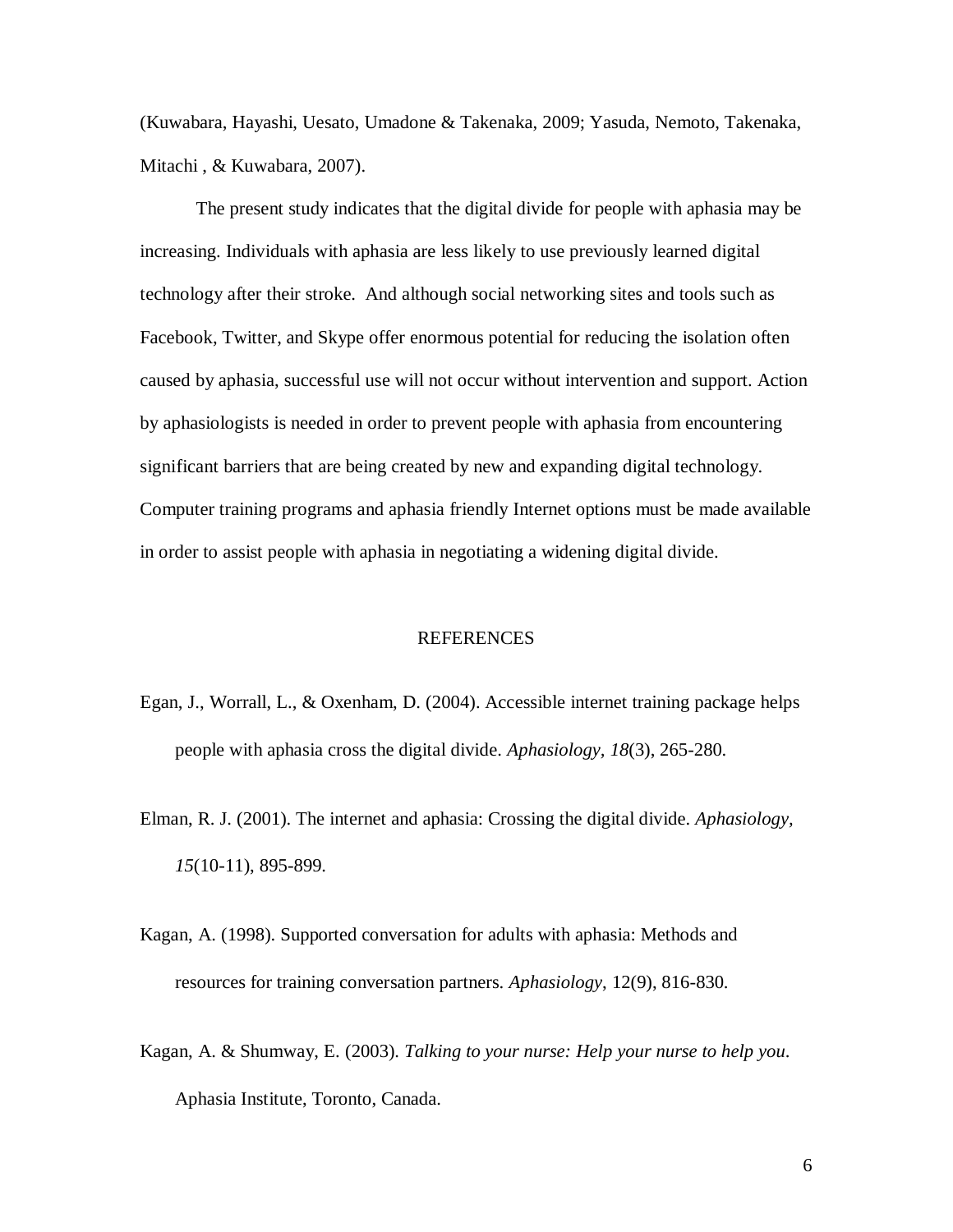- Kuwabara, K., Hayashi, S., Uesato, T., Umadone, K., & Takenaka, K. (2009). Remote conversation support for people with aphasia: Some experiments and lessons learned. In C. Stephanidis (Ed.). *Universal Access in HCI, Part I, HCII 2009, LNCD 5614*, pp. 375-384. Berlin: Springer Verlag.
- Yasuda, K., Nemoto, T., Takenaka, K., Mitachi, M., & Kuwabara, K. (2007). Effectiveness of a vocabulary data file, encyclopedia, and internet homepages in a conversation-support system for people with moderate-to-severe aphasia. *Aphasiology, 21*(9), 867-882.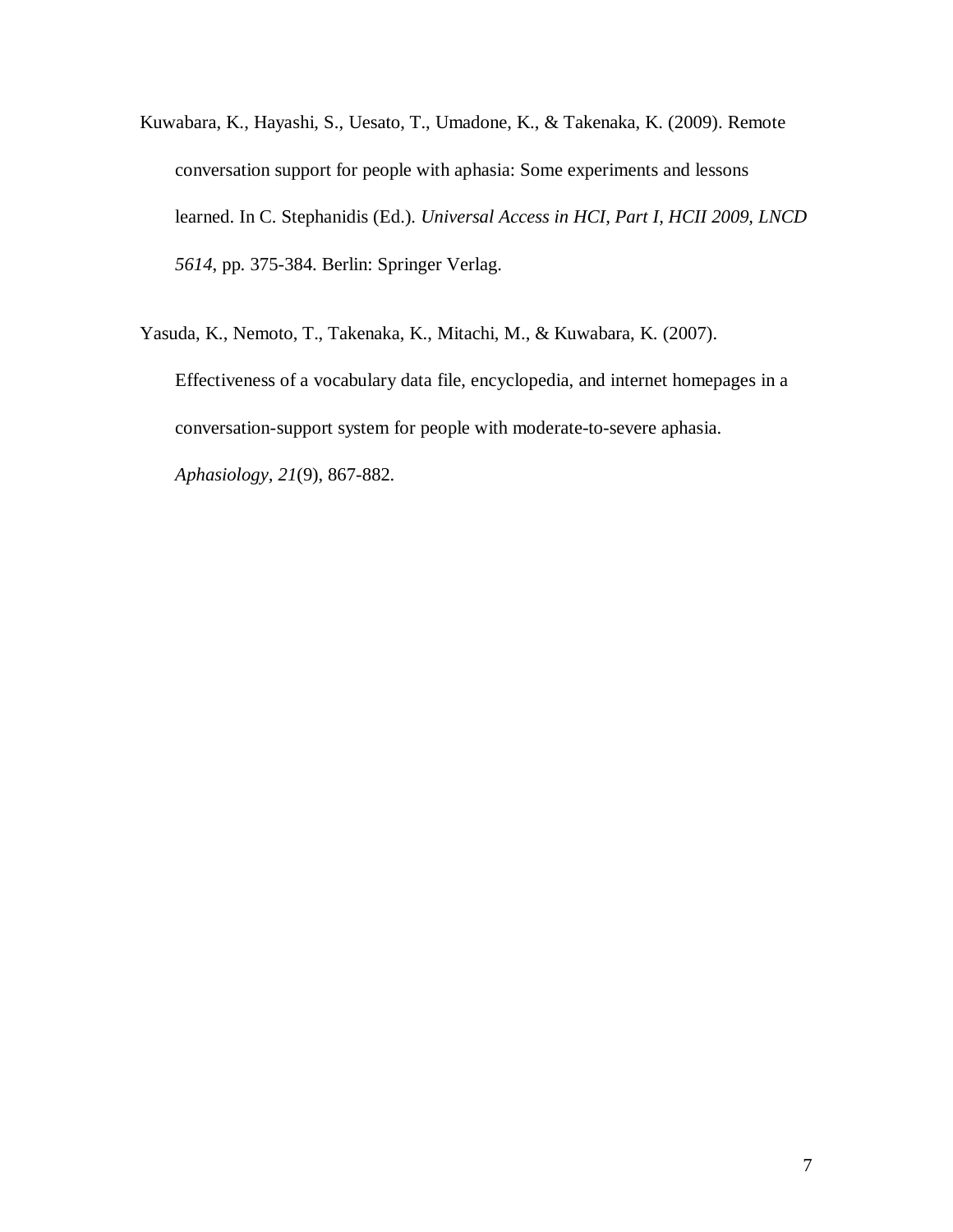

**Past Use of Computer and Internet** 

Figure 1. Mean scores for past use of the computer and the Internet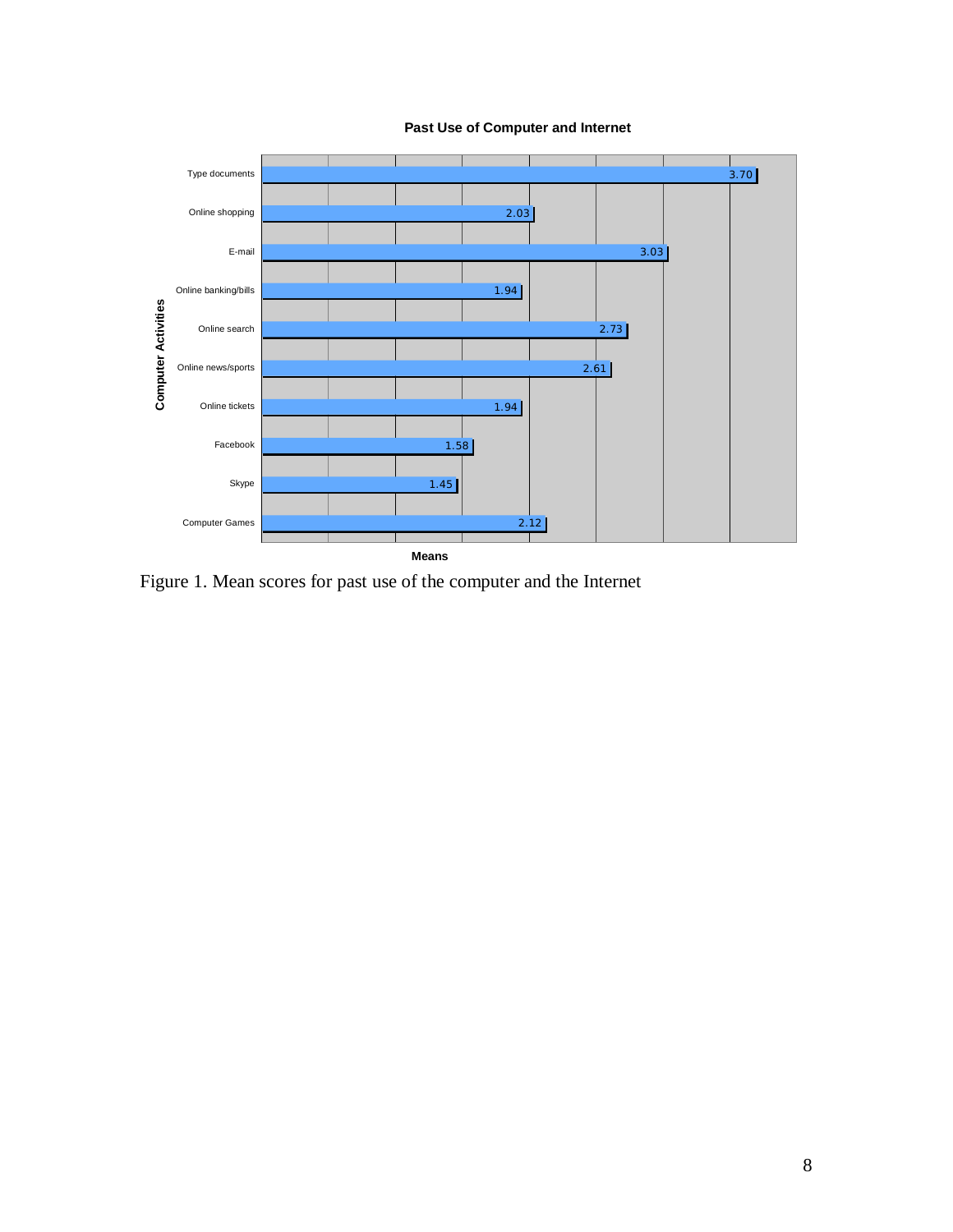

**Current Use of Computer and Internet**

Figure 2. Mean scores for current use of the computer and the Internet.